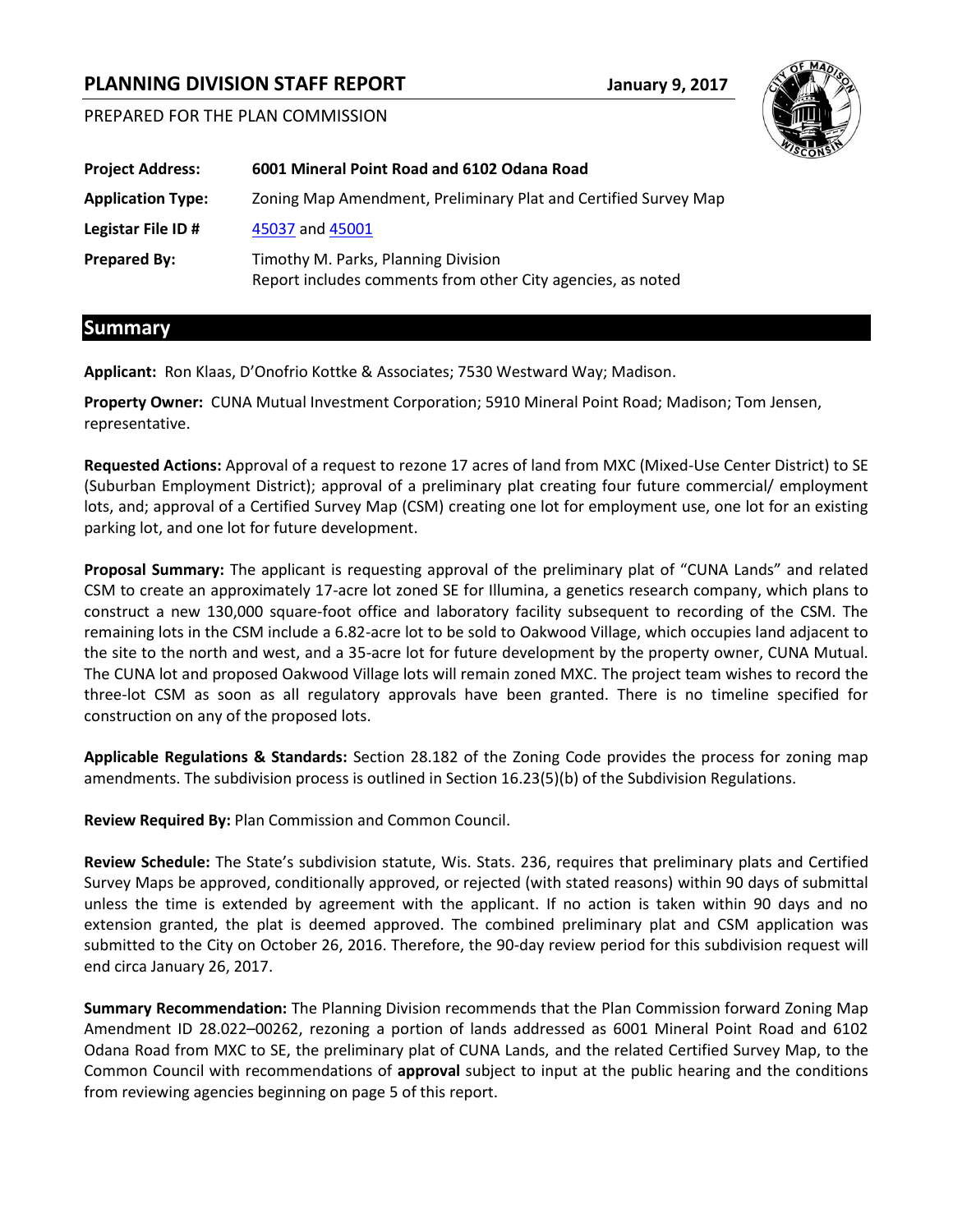## **Background Information**

**Parcel Location:** An approximately 60.1-acre site located generally west of S. Rosa Road and bounded on the north by Mineral Point Road and on the south by Odana Road and Research Park Boulevard; Aldermanic District 19 (Clear); Madison Metropolitan School District.

**Existing Conditions and Land Use:** Undeveloped land, zoned MXC (Mixed-Use Center District).

**Surrounding Land Uses and Zoning:** The subject site is generally bounded on the east by existing employment uses in the University Research Park development, zoned SE (Suburban Employment District), including development located south of Research Park Boulevard. CUNA Mutual's office campus is located across Mineral Point Road from the site, while the southernmost edge of the site is adjoined by a variety of multi-tenant office and retail/ service buildings extending along Odana Road on both sides of the Research Park Boulevard intersection. The western edge of the site is bounded by a one-story, University of Wisconsin-owned research building at 6101 Mineral Point Road, zoned MXC; the Oakwood Village residential campus, zoned PD, and; office buildings in the Park Towne development and on Odana Court, zoned SE.

**Adopted Land Use Plan:** The Comprehensive Plan recommends the subject site for Community Mixed-Use development, while lands to the east and west are recommended for Employment uses, with the exception of the existing Oakwood Village campus, which is recommended for Medium-Density Residential development. The site is subject to a Generalized Future Land Use Plan Map note (33), which elaborates on the Community Mixed-Use recommendation. A full discussion of the map note can be found in the "Analysis" section of this report.

**Zoning Summary:** The proposed lots will be zoned SE or MXC, which will be reviewed in the following sections of this report. There are no "critical zoning items" pertaining to the site.

**Environmental Corridor Status:** The subject site is not located in a mapped environmental corridor.

**Public Utilities and Services:** The overall site is served by a full range of urban services, including seven-day Metro Transit service on Mineral Point Road and Odana Road, although some utility extensions may be required to serve all portions of the proposed lots as the full development is implemented.

## **Project Description**

CUNA Mutual Investment Corporation is requesting approval to subdivide a 60.1-acre parcel that extends from Mineral Point Road south to Odana Road and Research Park Boulevard, generally west of S. Rosa Road and adjacent to University Research Park. A preliminary plat submitted for approval calls for the property to be divided into four lots to be primarily accessed from a new north-south public street to ultimately extend between Mineral Point Road and Research Park Boulevard. The applicant has also submitted a three-lot Certified Survey Map (CSM) to implement the first phase of the subdivision. Concurrent with the proposed land division, the applicant is requesting approval to rezone 17 acres of the 60.1-acre site from the existing MXC (Mixed-Use Center District) zoning to SE (Suburban Employment District) to facilitate the future development of one of the proposed lots with a genetics research business.

The subject site is undeveloped with the exception of an off-site surface parking lot leased to the adjacent Oakwood Village residential campus, which borders the subject site generally on the west. Access to the parking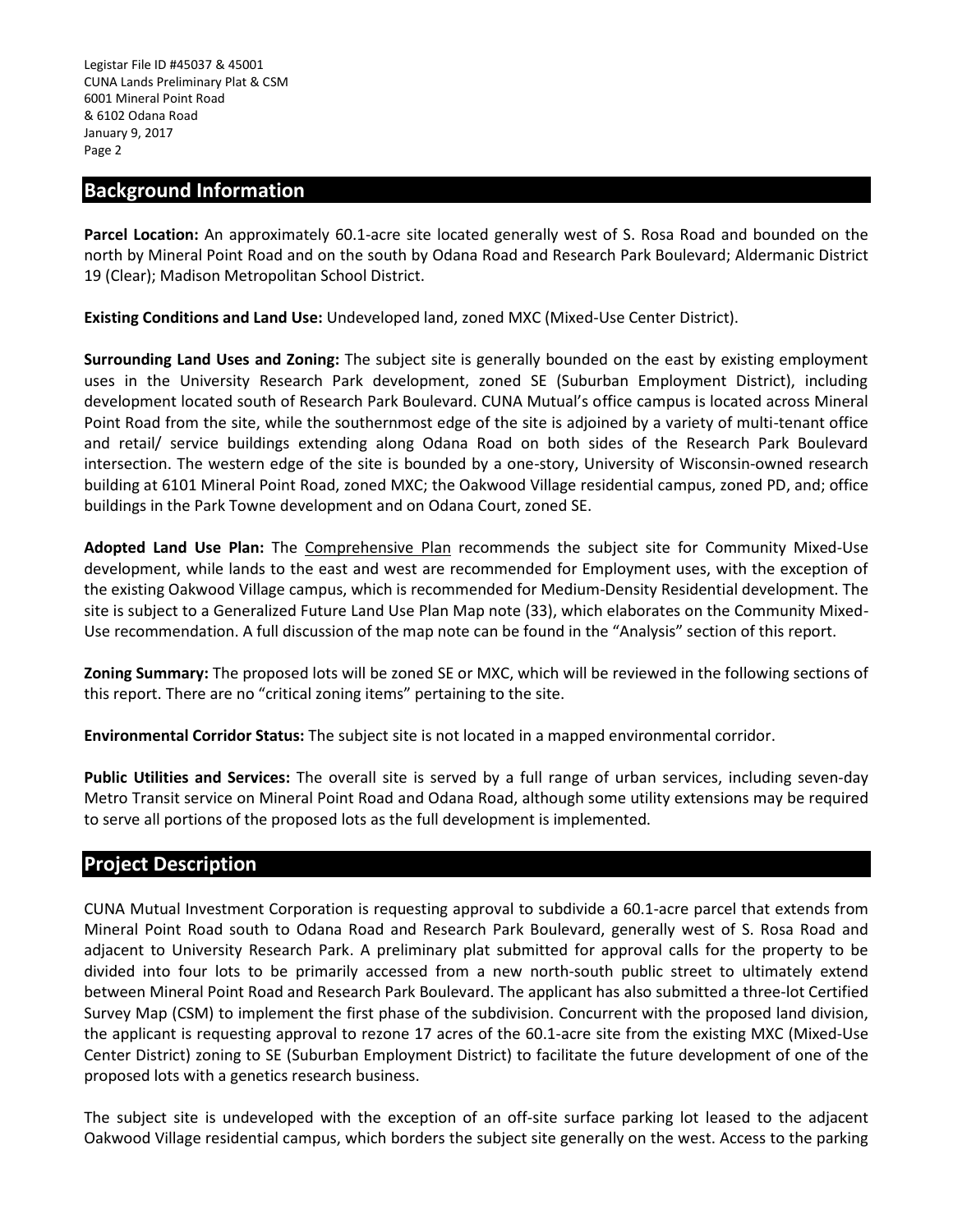lot is provided through the Oakwood Village site north to Mineral Point Road. The 60.1-acre property is characterized by grades that fall from a high point located near the western edge of the site towards the north, south and east. The site is mostly devoid of significant vegetation with the exception of an area of mature trees located west of the Oakwood Village parking lot.

The genetics research business is proposed to occupy a 130,000 square-foot office and laboratory facility to be developed on Lot 1 of the preliminary plat and CSM in the southwestern corner of the overall property on the land to be zoned SE as part of the requested development approvals. The proposed 17-acre lot will be bounded on the south by the Odana Road frontage of the overall site, and on the east by Research Park Boulevard and the southern end of "A" Street, a new 66-foot public right of way to initially be dedicated to provide access for Lot 1. On for the preliminary plat, "A" Street is proposed to extend north through the 60.1-acre site to connect to Woodford Drive, a 66-foot right of way dedicated to the City in 1986 but never constructed. Woodford Drive/ A Street would eventually intersect Mineral Point Road as shown on the preliminary plat. A temporary cul-desac easement is identified on the CSM pending the future extension of the street further north. Per an existing private restrictive covenant, future development of Lot 1 is subject to the design-related covenants for the adjacent University Research Park to ensure continuity between existing and proposed developments.

North of Lot 1, the preliminary plat and CSM propose a 6.82-acre Lot 2 containing the existing parking lot, which the letter of intent indicates will be sold to Oakwood Village. The remainder of the 60.1-acre overall site would comprise Lot 3 of the CSM, which is shown as a 35.13-acre parcel that will extend from "A" Street east to Woodford Drive and S. Rosa Road and include all of the site frontage along Mineral Point Road as well as the remaining frontage on Research Park Boulevard. Lots 2 and 3 would remain zoned MXC at this time. The land shown as Lot 3 of the CSM comprises Lots 3 and 4 of the preliminary plat and includes a conceptual alignment of how "A" Street may be extended by the applicant in the future. However, there are no immediate plans for how Lot 3 of the CSM may be further developed or subdivided in the future, and the project team has expressed a desire to maintain a high degree of flexibility with the future right of way alignment until more specific plans are developed for the eastern 35 acres of the site subsequent to the current approvals requested.

## **Analysis**

As noted earlier in this report, the Comprehensive Plan recommends the subject site for Community Mixed-Use development subject to a Generalized Future Land Use Plan Map note (33), which elaborates on the Community Mixed-Use recommendation. Note 33 states the following:

*"CUNA Mutual Insurance is working with the University of Wisconsin Research Park to prepare a comprehensive development plan for this significant urban infill site. As currently envisioned, the proposed development would be a relatively dense New Urbanism type development with a mix of residential, employment, commercial, and open space uses; and would include structured parking, high quality architecture and urban design, and strong street and trail connections between the site and adjacent properties. Prior to development of the site, the property owners should work closely with the City and adjacent landowners to prepare a detailed special area development plan that can be adopted as part of the City master plan."*

Unfortunately, the collaboration between CUNA and University Research Park ebbed, and the comprehensive development plan for the 60.1-acre site anticipated by the map note did not come to fruition. However, the Community Mixed-Use recommendation and desired master plan influenced the MXC zoning designation given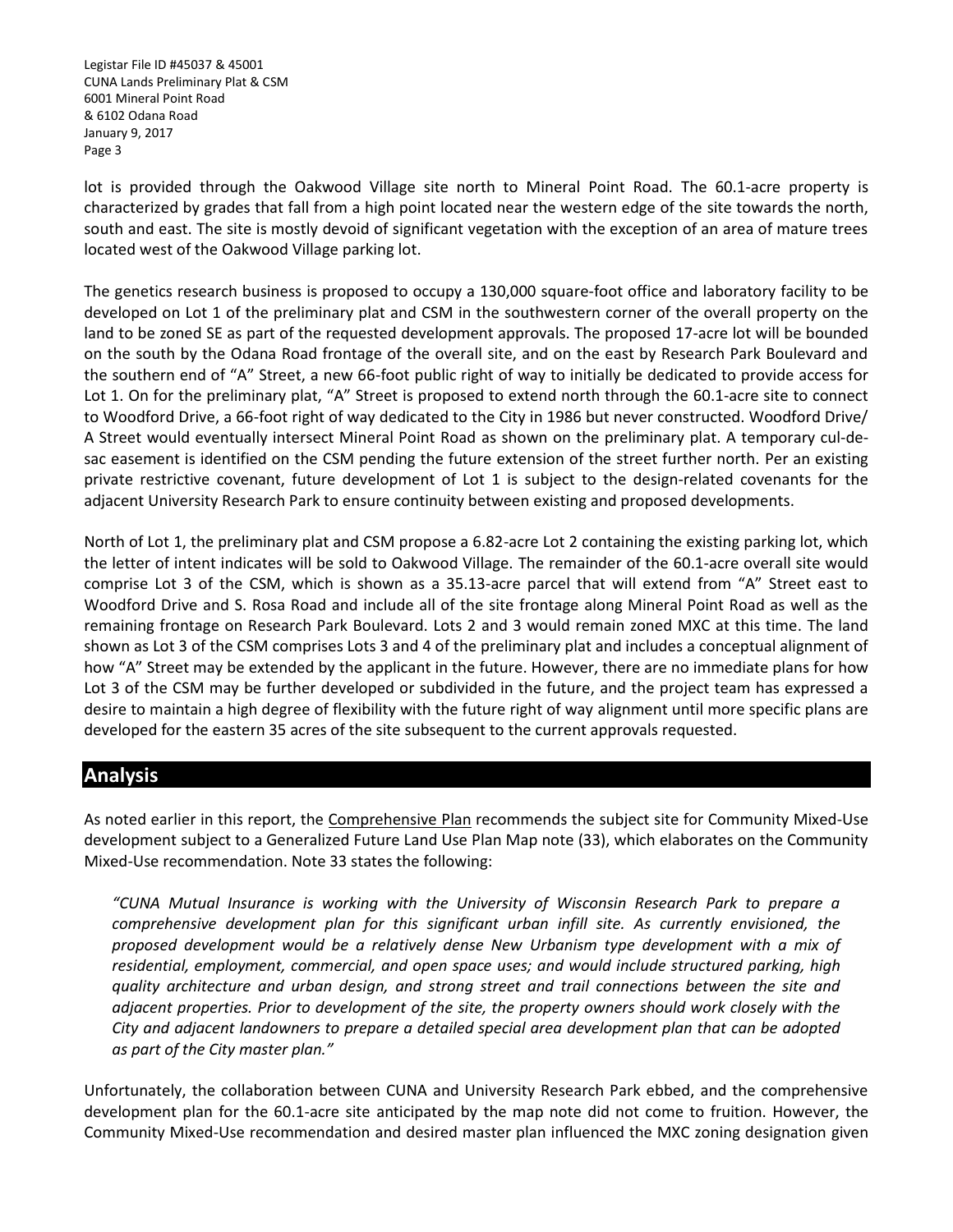to the site when the new zoning map took effect in 2013. [MXC zoning requires a master plan adopted by the Common Council following Plan Commission approval to guide all future development in an MXC-zoned district.]

Research, development and testing laboratories are permitted uses in SE zoning, while the same uses are conditional in the MXC district. In addition to the master plan requirement, development in MXC zoning is also subject to specific requirements for building placement and orientation. In discussing how to best develop the genetics research business proposed to occupy Lot 1, it was determined that SE would be more appropriate to fulfill the operational needs of the end user, as that district has fewer and less restrictive development standards compared to MXC zoning. Planning staff believes that the Plan Commission can find the proposed rezoning of Lot 1 to SE (Suburban Employment District) to be generally consistent with the Comprehensive Plan given that the lands located immediately to the east and west of the proposed lot are recommended for Employment, and the proposed SE zoning and anticipated development of Lot 1 will be consistent with the existing land use and development pattern present, particularly to the east in the adjacent University Research Park.

The Planning Division also believes that the standards of approval for the proposed preliminary plat and Certified Survey Map can also generally be met, although careful coordination between the subdivider and City agencies will be necessary as the overall 60.1 acres are developed to ensure that adequate access, circulation and utility service are provided.

As noted in the preceding section, the applicant intends to dedicate and construct proposed "A" Street only as far north from Research Park Boulevard as necessary to provide access for the development proposed on Lot 1. "A" Street is conceptually shown to extend further north through the overall 60.1-acre site to connect to platted but unconstructed Woodford Drive and eventually Mineral Point Road. However, dedication and construction beyond the northeastern corner of Lot 1 is not proposed at this time. Additionally, municipal water and sanitary sewer are only available at the periphery of the site, with no service to Lot 2 proposed at this time. Depending on how Lots 2 and 3 will be further developed in the future, public water and sewer may need to be extended from the west in Mineral Point Road and south in Woodford Drive to serve the interior of the site. Staff is aware that existing private water and sewer service in the Oakwood Village development could be extended to serve additional development of Lot 2 by Oakwood Village. However, in the event that development of the 6.82-acre parcel is done by others, or that parcel is not formally joined with the existing Oakwood Village parcel to the north and west, it may be necessary for public water and sewer to be extended to that property.

As a result, staff recommends that Lots 2 and 3 of the CSM initially be designated as outlots for future development. In the case of Lot 2, staff recommends that it be designated as an outlot for future development and existing private parking until there is more information provided on how that parcel will be served by water and sewer. Access to that parcel from "A" Street may also factor into the future use of that proposed 6.82-acre parcel.

Staff also recommends that Lot 3 be designated as an outlot for future development pending the further extension of "A" Street north toward Mineral Point Road and final layout of the parcels shown as Lots 3 and 4 of the preliminary plat. Staff feels that extension of a north-south public street between Research Park Boulevard/ Odana Road and Mineral Point Road is critical to provide adequate access and circulation for the full future development of the overall 60.1-acre parcel. Ordinarily, "A" Street/ Woodford Drive would be dedicated and constructed with the CSM or final plat creating the lot(s) shown on the preliminary plat. However, the applicant has expressed a desire to delay dedication and construction of the north-south street beyond the section needed to serve Lot 1 until more specific plans are developed for the eastern 35 acres of the site. By designating proposed Lot 3 of the CSM as an outlot for future development and identifying the approximate alignment of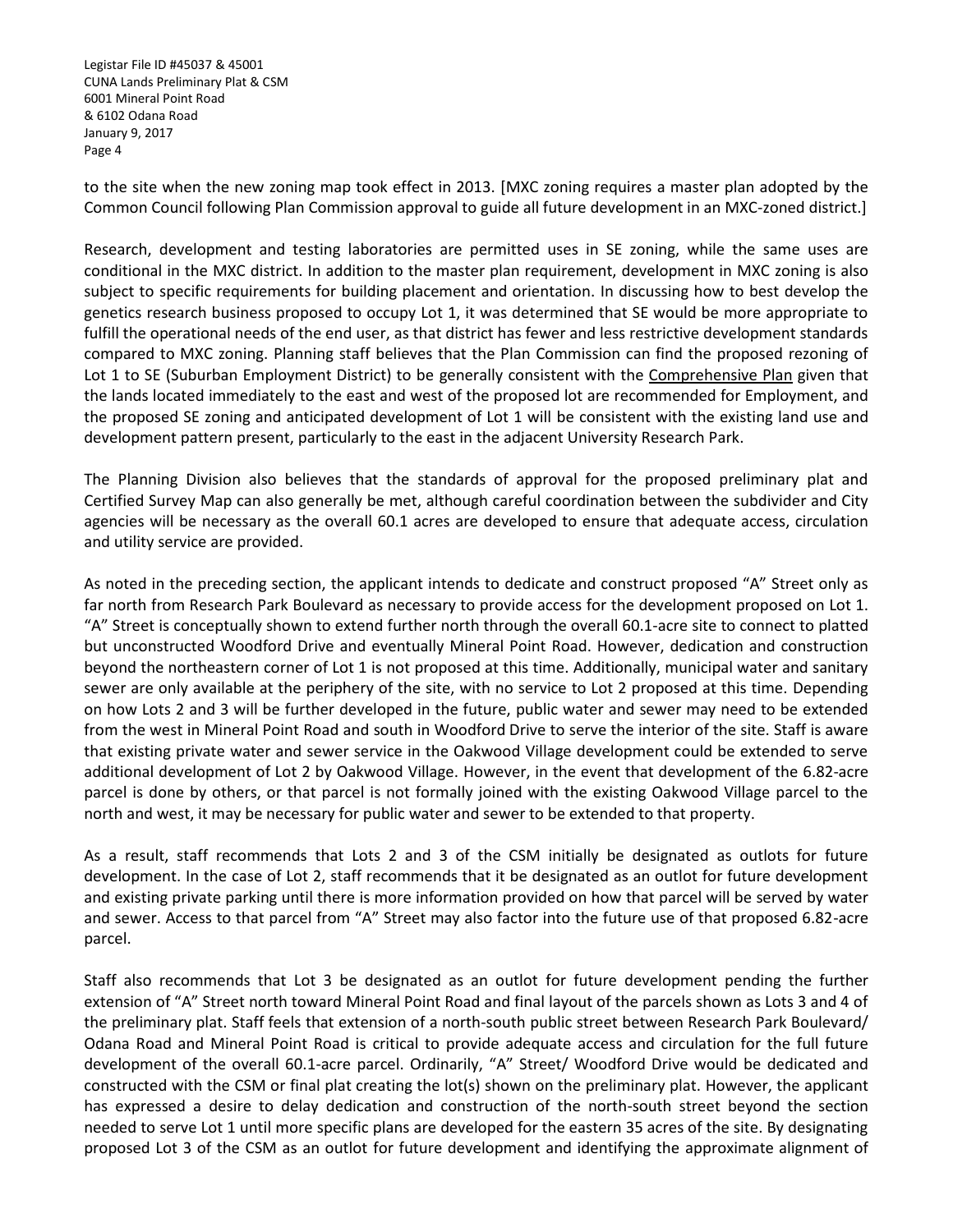Legistar File ID #45037 & 45001 CUNA Lands Preliminary Plat & CSM 6001 Mineral Point Road & 6102 Odana Road January 9, 2017 Page 5

extended "A" Street north to existing dedicated Woodford Drive, staff believes that the subdivider will have flexibility on how to develop that 35-acre parcel in the future while providing the City adequate assurance that the street will ultimately be extended to provide the access and circulation needed to serve development of the 60.1-acre infill parcel.

## **Conclusion**

The Planning Division believes that the standards of approval for the proposed preliminary plat, Certified Survey Map, and rezoning of proposed Lot 1 to SE can generally be met subject to the conditions in the following section. The proposed development is generally consistent with the recommendations in the Comprehensive Plan and with the existing development pattern present, particularly east of the site in the University Research Park. However, careful coordination between the developer and City agencies will be necessary as the overall 60.1 acres are developed to ensure that adequate access, circulation and utility service are provided. Accordingly, staff recommends that this approval be conditioned on the portions of the site where development is not currently proposed being restricted until more information on future land uses and additional lots is provided. In particular, staff feels that dedication and construction of the north-south public street beyond the section needed to serve Lot 1 between Research Park Boulevard/ Odana Road and Mineral Point Road is critical to provide adequate access and circulation for the full future development of the overall 60.1-acre parcel.

## **Recommendation**

#### **Planning Division Recommendation** (Contact Timothy M. Parks, 261-9632)

The Planning Division recommends that the Plan Commission forward Zoning Map Amendment ID 28.022– 00262, rezoning a portion of lands addressed as 6001 Mineral Point Road and 6102 Odana Road from MXC to SE, the preliminary plat of CUNA Lands, and the related Certified Survey Map, to the Common Council with recommendations of **approval** subject to input at the public hearing and the following conditions:

**Recommended Conditions of Approval | Major/Non-Standard Conditions are Shaded.** 

#### **Planning Division**

- 1. Lot 2 of the proposed CSM shall be revised to be an outlot for future development and (existing) private parking with the following note: "At such time as Outlot X is further developed, a CSM to create a developable lot will be required. Prior to issuance of building permits for this parcel, access from "A" Street/ Woodford Drive and connection to water and sewer services may be required by the City of Madison." No building permits shall be issued for this outlot parcel until the subsequent CSM to create a developable lot(s) has been approved by the City and recorded and the utility and access issues have been addressed.
- 2. Lot 3 of the proposed CSM shall be revised to be an outlot for future development. Future development of the outlot (subdivision, land division, construction of one or more buildings, etc.) shall require approval of a subsequent CSM to create a developable lot(s), at which time additional conditions regarding street and utility construction may be required. No building permits shall be issued for this outlot until the subsequent CSM to create a developable lot(s) has been approved by the City and recorded, and the dedication and construction of extended of "A" Street has been addressed.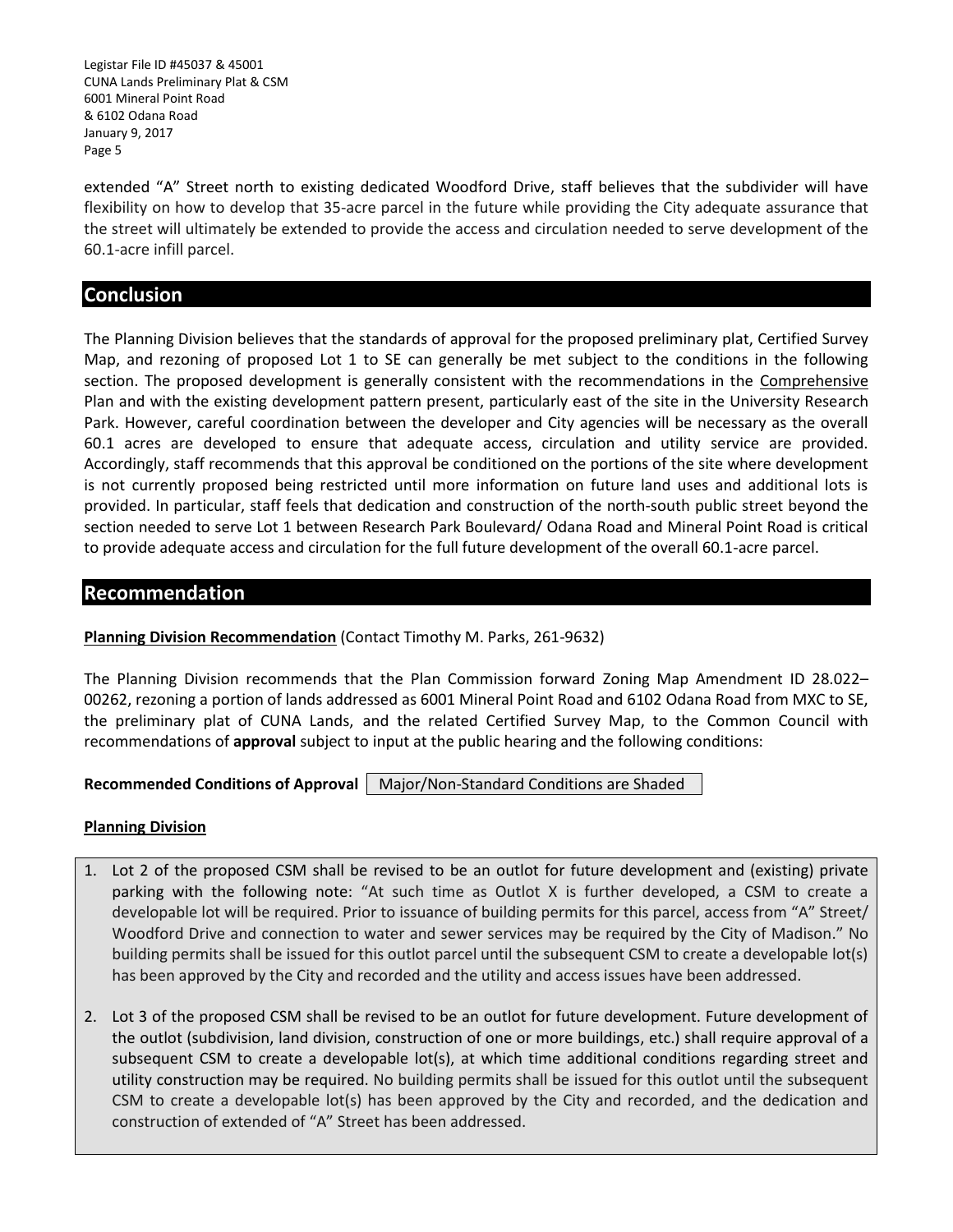3. The proposed land division shall not create a permanent cul-de-sac of "A" Street. In order to efficiently develop the overall 60.1-acre site, a through public street connecting Mineral Point Road and Research Park Boulevard is required to serve additional future development beyond the initial phase. Prior to final approval of the CSM for recording, the approximate location of the future extension of "A" Street north to Woodford Drive shall be noted with dashed lines through the outlot recommended to replace Lot 3.

## **City Engineering Division** (Contact Tim Troester, 267-1995)

- 4. If the proposed preliminary plat is pursued with 'A' Street branching off to the west and replacing Woodford Drive, at a minimum public sewer will need to be extended from the west in Mineral Point Road to serve the lot with frontage on Mineral Point Road (proposed Lot 3 on the preliminary plat). If it is anticipated that these large lots in the preliminary plat will be subdivided again (Lot 3 12.8 acres proposed, Lot 4 20.73 acres proposed), public sewer will need to be extended from the west in Mineral Point Road and also south in Woodford Drive.
- 5. The developer shall construct public sanitary sewer, storm sewer, and drainage improvements as necessary to serve the Lot 3 of the plat/CSM. At a minimum, public sewer will need to be extended from the west in Mineral Point Road to serve the Lot 3 frontage on Mineral Point Road. If Lot 3 is not improved at this time, this can considered an informational comment.
- 6. This entire area is currently drained to an enclosed depression near Odana Road. The applicant shall provide a master drainage plan for the entire development prior to approval of the plat/ CSM showing how the lots shall drain and a public drainage system shall be accommodated.
- 7. The applicants shall be aware that this property drains in multiple directions and storm sewer capacity in all of them is limited or non-existent. The applicant will be required to provide additional detention and volume control to match the capacity of the downstream systems. A meeting to discuss stormwater management is recommended.
- 8. Proposed Lot 2 drains to the north and is currently being used as a parking lot. There is not public sewer in the neighboring lot to the north (Lot 2, CSM 1616). This will not be a problem if the property is to be sold to the property to the north, but will be problematic if the proposed Lot 2 is to be provided sanitary sewer service otherwise. This must be clarified and / or resolved with the City Engineer prior to CSM signoff.
- 9. The applicant shall execute a waiver of their right to notice and hearings for the improvement of the extension of A Street northerly along the easterly line of Lot 2 generally in accordance with the preliminary plat in a form acceptable to the City Engineer. Said waiver shall include the entire easterly property line of lot 2 in the event that A Street continues north along the entire easterly frontage of Lot 2. Said waiver shall include all public improvements and associated incidentals including but not limited to street, sidewalk, lighting, water main, storm sewer, stormwater management, and compensable public and private utility relocations associated with the extension of the street.
- 10. The applicant shall show and label the approximate location of the extension and realignment of Woodford Drive (A Street) within Outlot 1 (Lot 3) with dashed lines. A note shall be added to the face of the Certified Survey Map stating: "Approximate future location of Woodford Drive." The final location and alignment shall be dedicated with the recording of a future land division of Outlot 1, as approved by the City of Madison.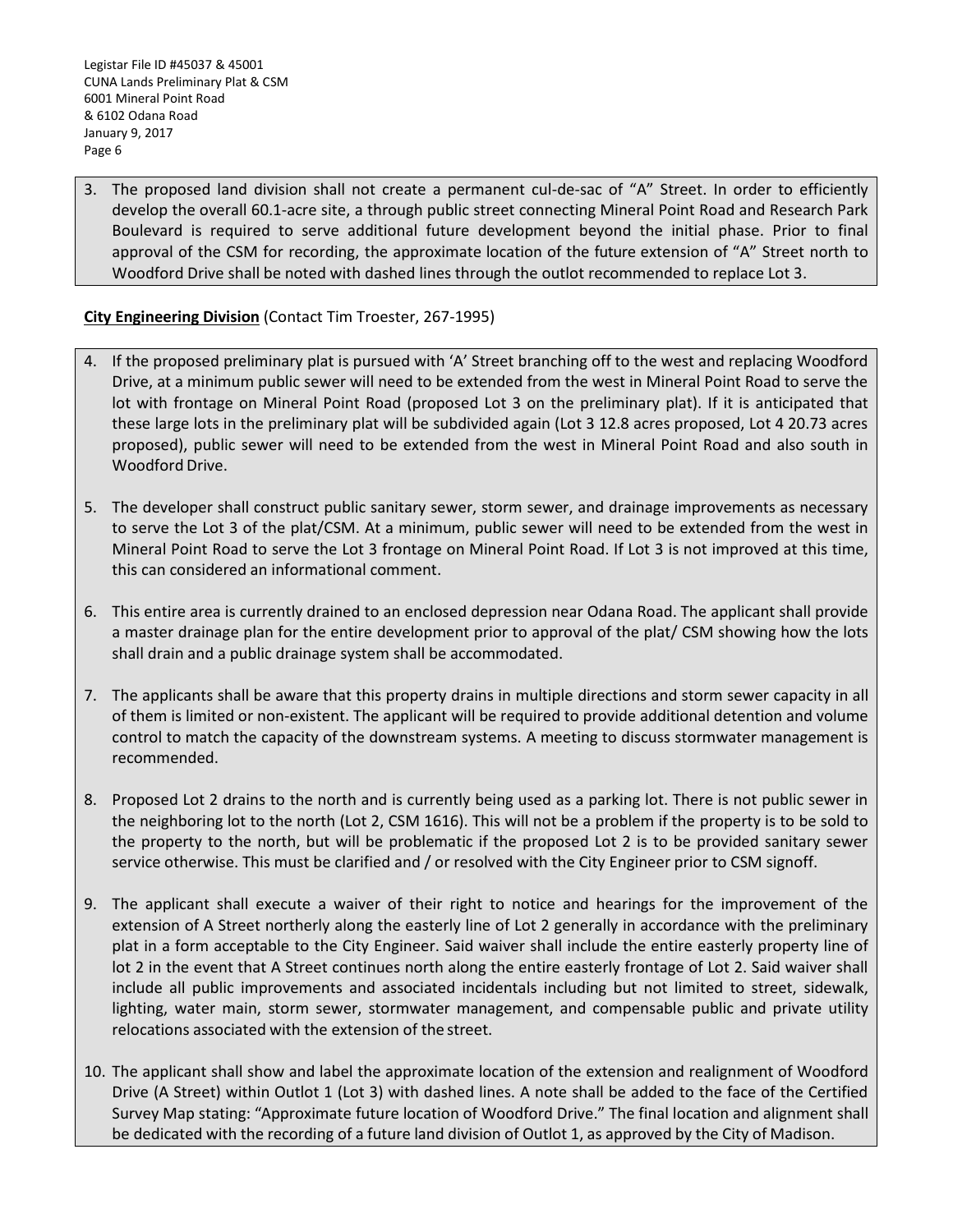- 11. The developer shall enter into a City/Developer agreement for the installation of public improvements required to serve this plat/ CSM. The developer shall be required to provide deposits to cover City labor and materials and surety to cover the cost of construction. The developer shall meet with the City Engineer to schedule preparation of the plans and the agreement. The City Engineer will not sign off on this plat without the agreement executed by the developer. [Obtaining a developer's agreement generally takes approximately 4-6 weeks, minimum.]
- 12. This project falls in the area subject to increased erosion control enforcement as authorized by the fact that it is in a TMDL zone. The project will be expected to meet a higher standard of erosion control than the minimum standards set by the Wisconsin Department of Natural Resources (WDNR) in order to comply with TMDL limits.
- 13. The developer shall construct public sanitary sewer, storm sewer, and drainage improvements as necessary to serve the lots within the plat/CSM.
- 14. The applicant shall dedicate an exclusive 20-foot wide Permanent Limited Easement for grading and sloping along the easterly lot limits of Lot 2.
- 15. The developer shall construct Madison standard street and sidewalk improvements for all streets within the plat/CSM.
- 16. The developer shall note the AASHTO design standards for intersection sight distance will be applied during the design of the streets within this plat/CSM.
- 17. The developer shall confirm that adequate sight distance exists where public streets intersect. If adequate sight distance does not exist, the developer shall change the location of the street intersection or agree to make improvements to the roadways such that the sight distance is achieved or make other mitigating improvements as required by the City.
- 18. All outstanding Madison Metropolitan Sewerage District (MMSD) charges are due and payable prior to City Engineering Division sign-off, unless otherwise collected with a Developer's / Subdivision Contract. Contact Mark Moder (261-9250) to obtain the final MMSD billing a minimum of 2 working days prior to requesting City Engineering signoff.
- 19. A minimum of 2 working days prior to requesting City Engineering Division signoff on the CSM, the applicant shall contact either Tim Troester at 261-1995 (ttroester@cityofmadison.com) or Brenda Stanley at 261-9127 (bstanley@cityofmadison.com) to obtain the final stormwater utility charges that are due and payable prior to sub-division of the properties. The stormwater utility charges (as all utility charges) are due for the previous months of service. All charges shall be cleared prior to the land division (and subsequent obsolesces of the existing parcel).
- 20. This site appears to disturb over one (1) acre of land and requires a permit from the Wisconsin Department of Natural Resources (WDNR) for stormwater management and erosion control. The City of Madison has been required by the WDNR to review projects for compliance with NR-216 and NR-151 however a separate permit submittal is still required to the WDNR for this work. The City of Madison cannot issue our permit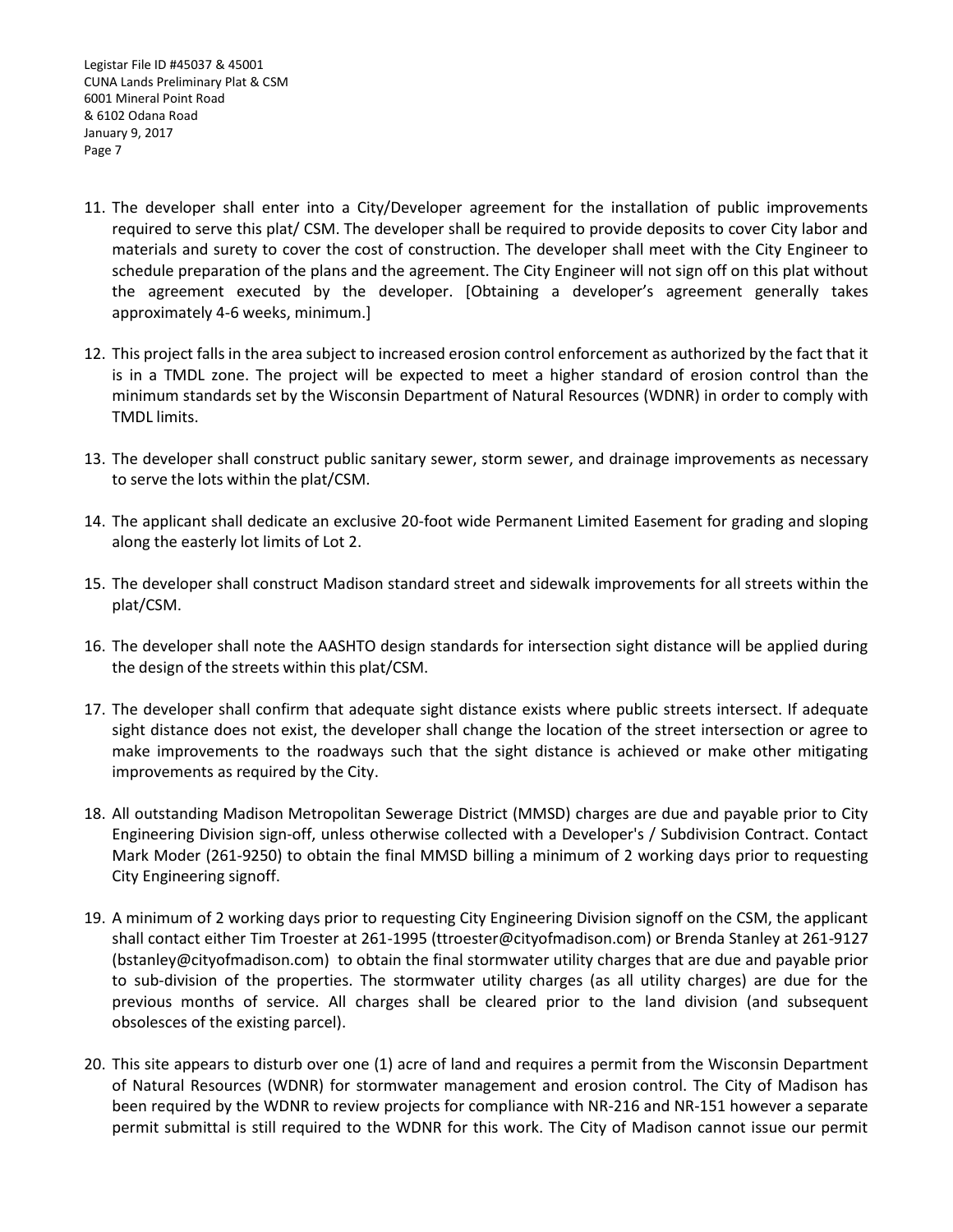until concurrence is obtained from the WDNR via their NOI or WRAPP permit process. Contact Eric Rortvedt at 273-5612 of the WDNR to discuss this requirement.

- 21. The applicant shall demonstrate compliance with Sections 37.07 and 37.08 of Madison General Ordinances regarding permissible soil loss rates. The erosion control plan shall include Universal Soil Loss Equation (USLE) computations for the construction period. Measures shall be implemented in order to maintain a soil loss rate below 5.0 tons per acre peryear.
- 22. Prior to approval, this project shall comply with Chapter 37 of Madison General Ordinances regarding stormwater management. Specifically, this development is required to: reduce TSS by 80% (control the 5 micron particle) off of newly developed areas compared to no controls; detain the 2-, 10-, and 100-year storm events, matching post development rates to predevelopment rates; and, provide infiltration in accordance with MGO Chapter 37.
- 23. The lots within this Certified Survey Map are interdependent upon one another for storm water runoff conveyance, and/or a private drainage system exists for the entire site an agreement shall be provided for the rights and responsibilities of all lot owners. Said agreement shall be reviewed and placed on file by the City Engineer, referenced on the CSM, and recorded at the Dane County Register of Deeds.
- 24. Two weeks prior to recording the final plat, a soil boring report prepared by a Professional Engineer, shall be submitted to the City Engineering Division indicating a ground water table and rock conditions in the area. If the report indicates a ground water table or rock condition less than 9 feet below proposed street grades, a restriction shall be added to the final plat, as determined necessary by the City Engineer.
- 25. The applicant shall submit, prior to plan sign-off, a digital CAD file (single file) to the City Engineering Division. The digital CAD file shall be to scale and represent final construction. The CAD file shall be in a designated coordinate system (preferably Dane County WISCRS, US Ft). The single CAD file submittal can be either AutoCAD (dwg) Version 2013 or older, MicroStation (dgn) V8i Select Series 3 or older, or Universal (dxf) format and shall contain the only the following data, each on a separate layer name/level number. The digital copies shall be drawn to scale and represent final construction including: building footprints; internal walkway areas; internal site parking areas; other miscellaneous impervious areas (i.e. gravel, crushed stone, bituminous/asphalt, concrete, etc.); right-of-way lines (public and private); plat name and lot lines (metes & bounds parcel lines if unplatted); platted lot numbers (noted "unplatted lands" if not platted); lot/plat property dimensions; street names; private on-site sanitary sewer utilities (including all connections to public sanitary); private on-site storm sewer utilities (including all connections to public storm). All other levels (contours, elevations, etc) are not to be included with this file submittal. E-mail CAD file transmissions are preferred to: [bstanley@cityofmadison.com](mailto:bstanley@cityofmadison.com) (East) or [ttroester@cityofmadison.com](mailto:ttroester@cityofmadison.com) (West). Include the site address in the subject line of this transmittal. Any changes or additions to the location of the building, sidewalks, parking/pavement, private on-site sanitary sewer utilities, or private on-site storm sewer utilities during construction will require a new CAD file.
- 26. The applicant shall submit, prior to plan sign-off but after all revisions have been completed, digital PDF files to the Engineering Division. E-mail PDF file transmissions are preferred to: [bstanley@cityofmadison.com](mailto:bstanley@cityofmadison.com) (East) or [ttroester@cityofmadison.com](mailto:ttroester@cityofmadison.com) (West). The digital copies shall be to scale, and shall have a scale bar on the plan set. PDF submittals shall contain the following information: a) Building Footprints; b) Internal Walkway Areas; c) Internal Site Parking Areas; d) Other Miscellaneous Impervious Areas (i.e. gravel, crushed stone, bituminous/asphalt, concrete, etc.); e) Right-of-Way lines (public and private); f) Lot lines or parcel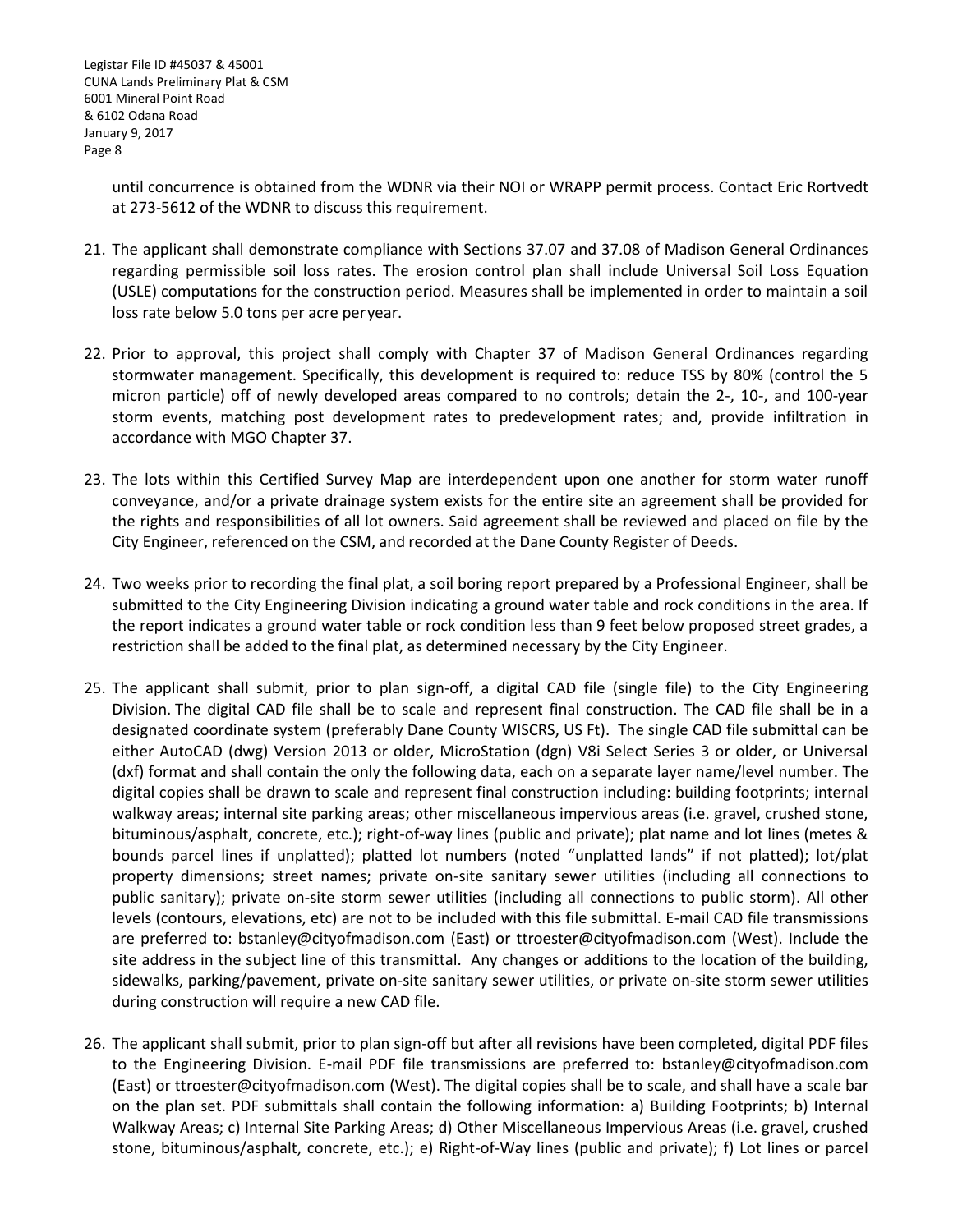lines if unplatted; g) Lot numbers or the words unplatted; h) Lot/Plat dimensions; i) Street names; j) Stormwater Management Facilities; k) Detail drawings associated with Stormwater Management Facilities (including if applicable planting plans).

27. Prior to the issuance of building permits, the developer shall submit a master stormwater drainage plan to the City Engineering Division for review and approval which shows lot corner elevations to the nearest 0.25 foot. For purposes of the plan, it shall be assumed that grading shall be done on a straight-line grade between points unless other information is provided. The proposed slope between points shall always be greater than or equal to .0075 ft/ft. If a break in grade is required between lot corners a shot shall be taken at that break in grade to provide the Engineer with enough information to interpret the plan. The developer shall also show proposed drainage arrows on the plan to indicate the proposed direction of drainage.

The master storm water drainage plan shall be submitted to City Engineering in digital format with elevations/grades/contours shown on the recorded plat map of the development. The digital record shall be provided using the state plane coordinate system–NAD 27. Note: It is required that this plan shall be stamped by and Registered Land Surveyor.

The following note shall accompany the master stormwater drainage plan: "For purposes of this plan, it is assumed that grading shall be a straight-line grade between points unless otherwise indicated. All slopes shall be 0.75% or steeper. Grade breaks between lot corners are shown by elevation or through the use of drainage arrows. No building permits shall be issued prior to the City Engineering Division's approval of this plan."

28. A Phase 1 environmental site assessment (Phase 1 ESA), compliant with ASTM E1527-13, is required for the project area (due to the dedicated stormwater outlot). The applicant shall provide 1 digital copy and a paper copy only if specifically requested. Staff review of this Phase 1 ESA will determine if a Phase 2 ESA is also required. Please submit report(s) to Brynn Bemis (267-1986, bbemis@cityofmadison.com) and Sally Swenson (266-4862, sswenson@cityofmadison.com) for review.

## **City Engineering Division - Mapping Section** (Contact Jeff Quamme, 266-4097)

- 29. The preliminary plat shall indicate the first and future phase(s) of platting and development. It shall also show the temporary turnaround easement required for a phased development. Coordinate the geometry and location of the temporary cul-de-sac with City Engineering staff.
- 30. The applicant shall add a proposed 15-foot wide public sidewalk and bike path easement adjacent to the north right of way of Research Park Boulevard. Contact Jeff Quamme (jrquamme@cityofmadison.com) for easement language to be included on the CSM.
- 31. The preliminary plat shall indicate at what stage of the final land division process(s) the restrictions and easements are to be coordinated and released.
- 32. The City of Madison will not release of the remnant of the 16-foot roadway reservation per CSM 4896 along Odana Road. This area shall be shown on the preliminary plat and CSM.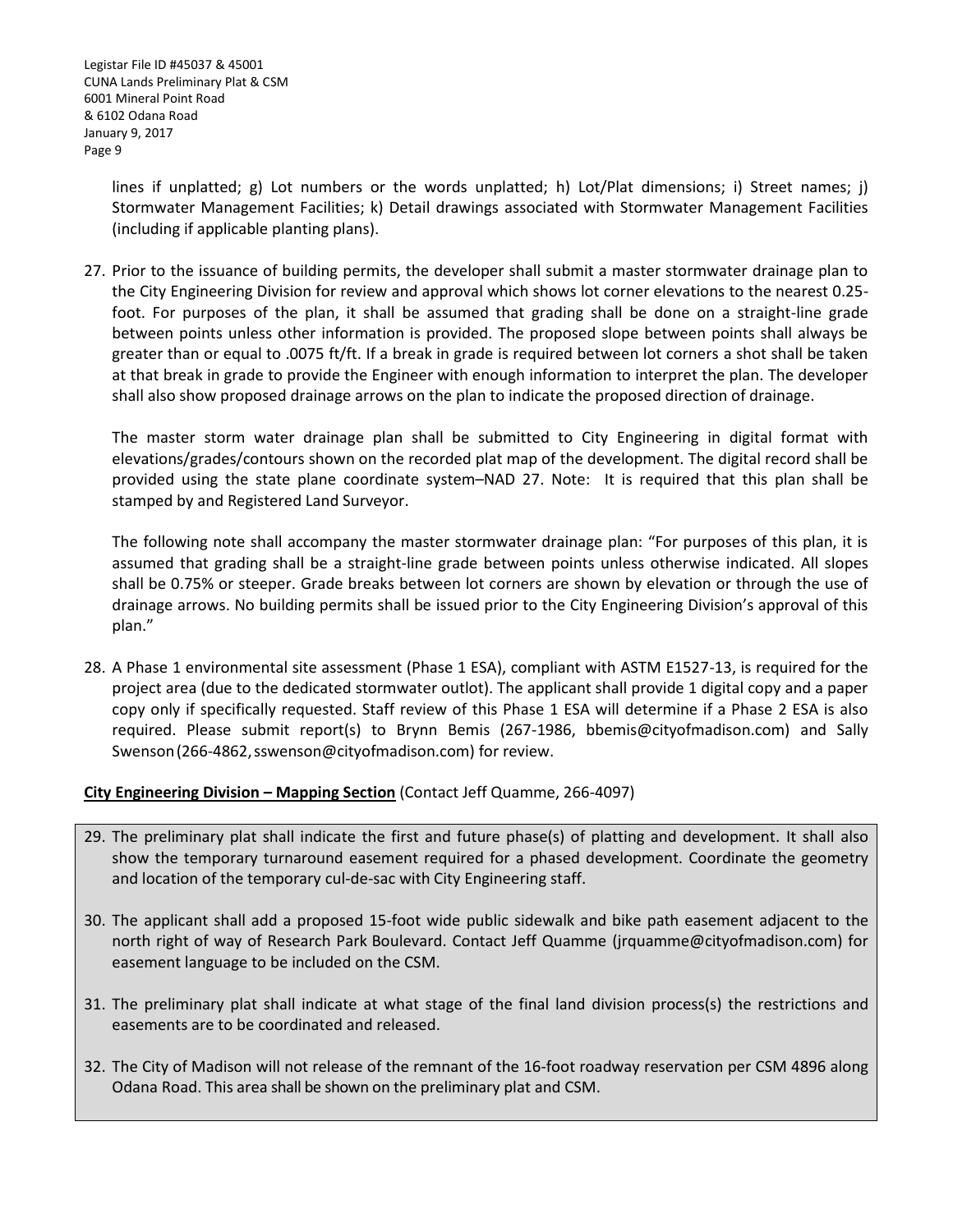- 33. The applicant has confirmed that the Building Setback lines, per CSM 4896 will not be released as part of this CSM application. Therefore all building setback lines per CSM 4896 shall be shown, dimensioned and labeled accordingly.
- 34. The public bicycle and sidewalk easement per CSM 4896 shall be released by a separate instrument drafted by the City Office of Real Estate Services. The applicant shall provide a map exhibit, legal description and any required administrative fee. Coordinate with Jeff Quamme (jrquamme@cityofmadison.com) to set up a Real Estate project to release the easement.
- 35. The 30-foot wide Access Easement per CSM 4896 shall be released by recorded instrument by the current owner prior to final CSM sign off.
- 36. Lot 3 shall be designated as an outlot that is restricted from development and sale until a new land division of the outlot has been submitted to and approved by the City of Madison and recorded at the Register of Deeds to create a developable lot.
- 37. As per the preliminary plat of CUNA Lands, any future land division of Lot 3 (now to be an Outlot) will require the discontinuance and vacation of a portion of Woodford Drive. The applicant/developer shall be responsible for the required petition and all required associated materials for any future resolution to discontinue and vacate any public right of way. This requirement will also include all materials required to be provided for any street name changes resulting from any such land division.
- 38. The preliminary plat indicates a future discontinuance and vacation of a portion of Woodford Drive. Upon the application for the land division creating Lots 3 and 4 requiring the vacation, the applicant/developer shall be responsible for the required petition and all required associated materials for the vacation. This requirement will also include all materials required to be provided for any street name changes resulting from any such land division and street vacation.
- 39. Based upon conversations with the applicant, "A" Street shall be revised to be Genomic Drive. Additionally, a note shall be added to the Preliminary plat where Woodford Drive is not to be vacated. The note shall state: "Upon the final land division creating Lots 3 and 4, and as a condition of the vacation of part of Woodford Drive as shown on this preliminary plat, the subdivider shall provide a petition and materials to rename the remaining Woodford Drive right of way to Genomic Drive."The street name change would be required to comply with City of Madison ordinances and policies for street names if the configuration shown on the preliminary plat is ultimately platted.
- 40. The applicant shall confirm the geometry and location of the Temporary Easement for Turnaround Purposes with City of Madison Engineering staff.
- 41. Based upon this preliminary plat and roadway reconfiguration, "A" Street is Woodford Drive. Label street accordingly.
- 42. Correct the street name Rosa Road to S. Rosa Rd (South Rosa Road).
- 43. Label the curve numbers from the table on the map at the locations of those curves.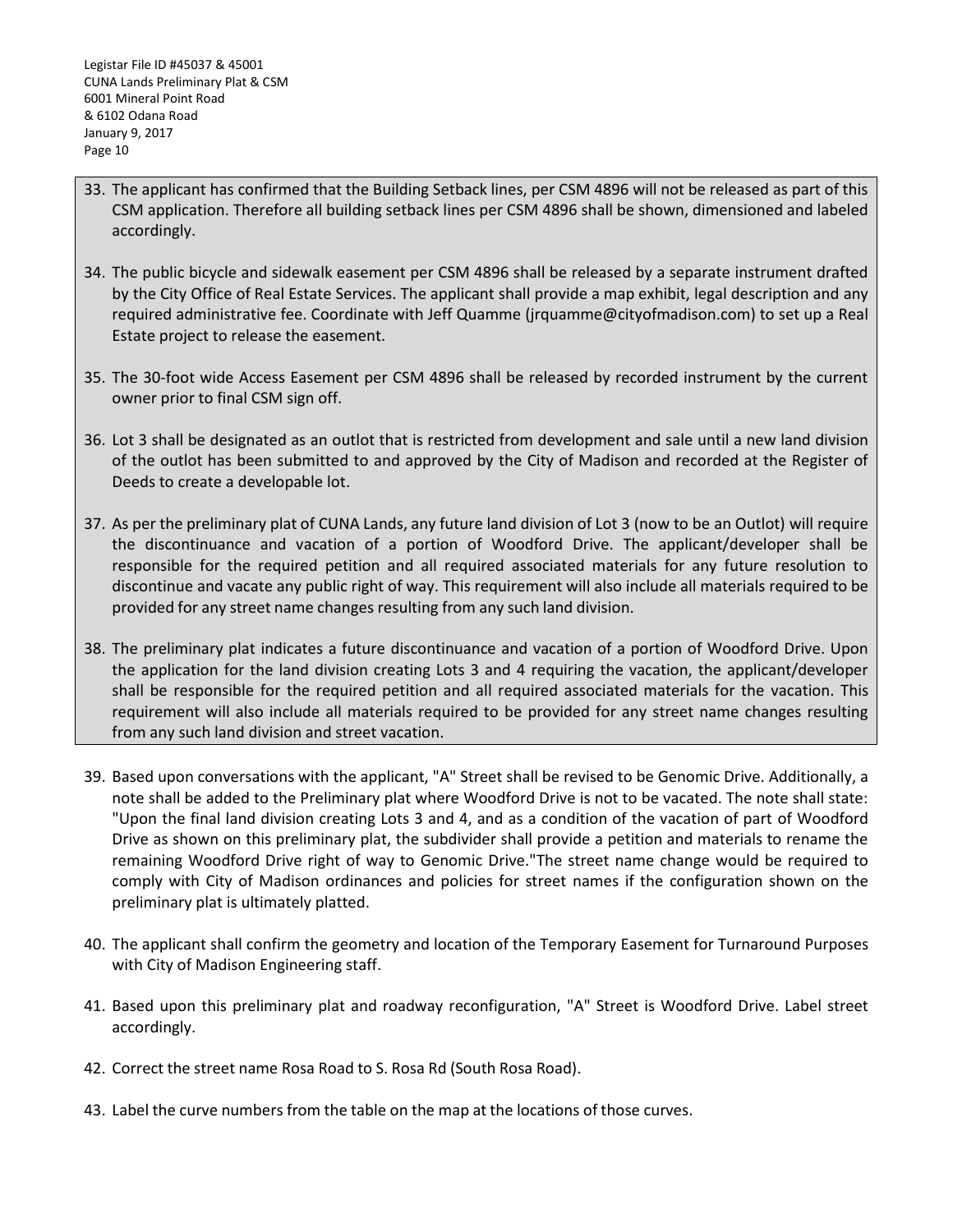- 44. The name and address of the owner shall be added to the preliminary plat as required by ordinance.
- 45. The inverts of all adjacent storm and sanitary sewers shall be added to the preliminary plat as required by ordinance.
- 46. Provide benchmark location, elevation and monument types on the preliminary plat map.
- 47. To be consistent, add bearing and distance for the 90 degree central angle curve along Mineral Point Road and Woodford Drive on both the drawing and in the legal description. Number the curve and add to the curve table.
- 48. Fix distance discrepancy between the legal description and map drawing for the 74.18' / 74.19' distance along Odana Road.
- 49. Add Document No. 2195720 to the third item under note 2 on sheet 2.
- 50. Correct the recorded as chord bearing for curve 6 to S 74º 01'13" W.
- 51. Add Document No. 2694680 to the note for the vacated Research Park Boulevard note on the map.
- 52. Add recorded as data per Doc No. 2215607 to curve 8, 9 and 10 and to the two tangents between curve 9 and curve 10.
- 53. The 10-foot wide Wisconsin Bell Easement Document Nos. 1887988 and 1906033 lies between Odana Road and the Northeast corner of Lot 5 of 6300 Odana Office Park and shall be shown as such. The remainder of the easement to the north appears to be a Public Utility Easement set forth by CSM 4896, Document No. 1926526.
- 54. Insert the standard language pre MGO 16.23(9)(d)2.a. verbatim. If this is done, all of the previous nonexclusive easements for drainage easements are released and new drainage easements defined by the current proposed Certified Survey Map.
- 55. The applicant has confirmed that only one Public Utility Easement area per CSM 4896 will be released as part of this CSM application and has provided the information for this release. Therefore all other public utility easements and underground utility easements per CSM 4896 shall be shown, dimensioned and labeled accordingly on the Certified Survey Map. The easement area to be released shall be recorded prior to final CSM sign off.
- 56. The CSM shall show and dimension the area "Lands Reserved for Underground Utility and Public Street Grading Purposes" along Research Park Blvd.
- 57. Revise the Temporary Limited Easement for Turnaround Improvement purposes to read that the easement shall "terminate upon Woodford Drive being extended to the north and the removal of the temporary turnaround improvements.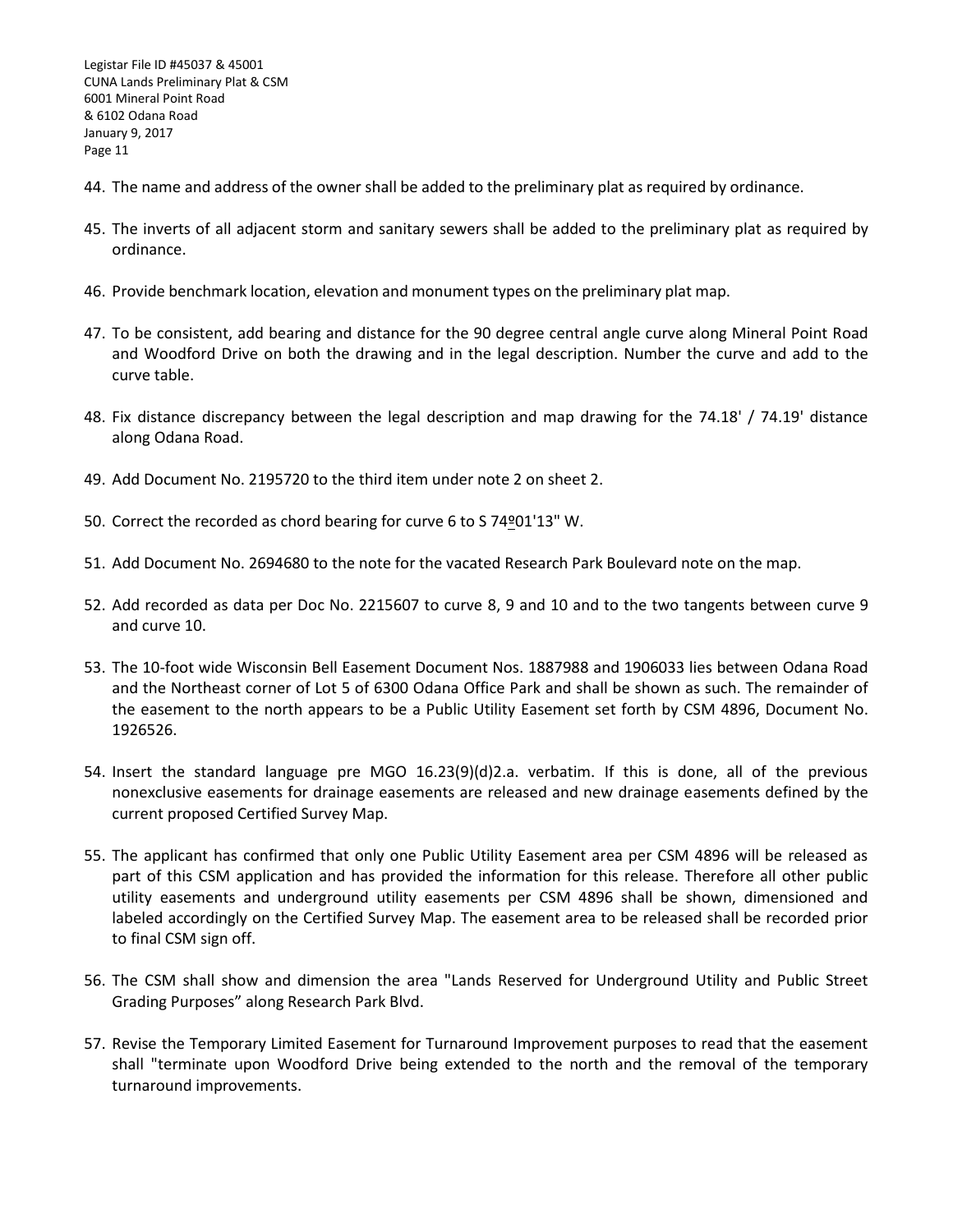- 58. Add a note to the existing Woodford Drive label that per the approved preliminary plat, future development of Lot 3 of this CSM will require the realignment of Woodward Drive to connect to that portion being dedicated by this CSM to the west.
- 59. Show the existing parking lot improvements that exist on Lot 2 on the CSM.
- 60. Add a lot line distance of 409.68 along the northerly portion of the west line of Lot 1. Also correct on the fifth line after the point of commencement of the legal description "along a curve to file right" to along a curve to the right.
- 61. Wisconsin Administrative Code A-E 7.08 identifies when Public Land System (PLS) tie sheets must be filed with the Dane County Surveyor's office. The Developer's Surveyor and/or Applicant must submit copies of required tie sheets or condition reports for all monuments, including center of sections of record, used in this survey, to Eric Pederson, City Engineering. If a new tie sheet is not required under A-E 7.08, Engineering requests a copy of the latest tie sheet on record with Dane County Surveyor's office. The Applicant shall identify monument types on all PLS corners included on the Plat. Note: Land tie to two PLS corners required.
- 62. In accordance with Section s.236.34(1m)(c), which states a CSM shall be prepared in accordance with the plat requirements stated per s.236.20(2) (c)&(f), Wisconsin Statutes, the applicant must show the type, location and width of any and all easements on the plat or CSM. Clearly identify the difference between existing easements (cite Register of Deeds recording data) and easements which are being conveyed by the plat/CSM. Identify the owner and/or benefiting interest of all easements. Include any and all language required to properly and legally create any easement by the plat or CSM.
- 63. Any portion(s) of a public easement that is intended to be released shall be released by separate document prepared by City Office of Real Estate Services. Applicant must prepare metes and bounds legal descriptions and scale map exhibits for the portions to be released and provide to Engineering Land Records Coordinator Jeff Quamme for review (608-266-4097) (jrquamme@cityofmadison.com). Upon approval of the exhibits and payment of the required \$500 administration fee (check payable to City of Madison Treasurer) to cover staff time and recording costs, Engineering will create the necessary Office of Real Estate Services (ORES) Project. ORES staff will then administer the release document(s) and record with the Dane County Register of Deeds. If any release is required to be completed prior to recording of the plat, acknowledgement of the release and document number shall be noted on the face of the plat.
- 64. The applicant shall submit to Jeff Quamme, prior to final Engineering sign-off of the subject plat, one (1) digital CADD drawing and one (1) signed copy of the final plat to the Mapping/GIS Section of the Engineering Division either as hard copy or Adobe PDF format. The digital CADD file shall be submitted in the WisDOT County Coordinate System, Dane County Zone datum in either Auto CAD Version compatible with MicroStation Version V8i, MicroStation Version V8i or older or Universal DXF Formats. The digital CADD file(s) shall contain the minimum of the items stated below, each on a separate layer name/level number. All line work shall be void of gaps and overlaps that would cause any parcel, street or easement to not properly close. All line work orientation and geometrics shall match the dimensioning as labeled on the final recorded plat: right of way lines (public and private); lot lines; lot numbers; lot/plat dimensions; street names, and; easement lines (i.e. street, sanitary, storm (including wetland & floodplain boundaries) water, pedestrian/bike/walkway, or any public and/or private interest easement except local service for Cable TV, gas, electric and fiber optics).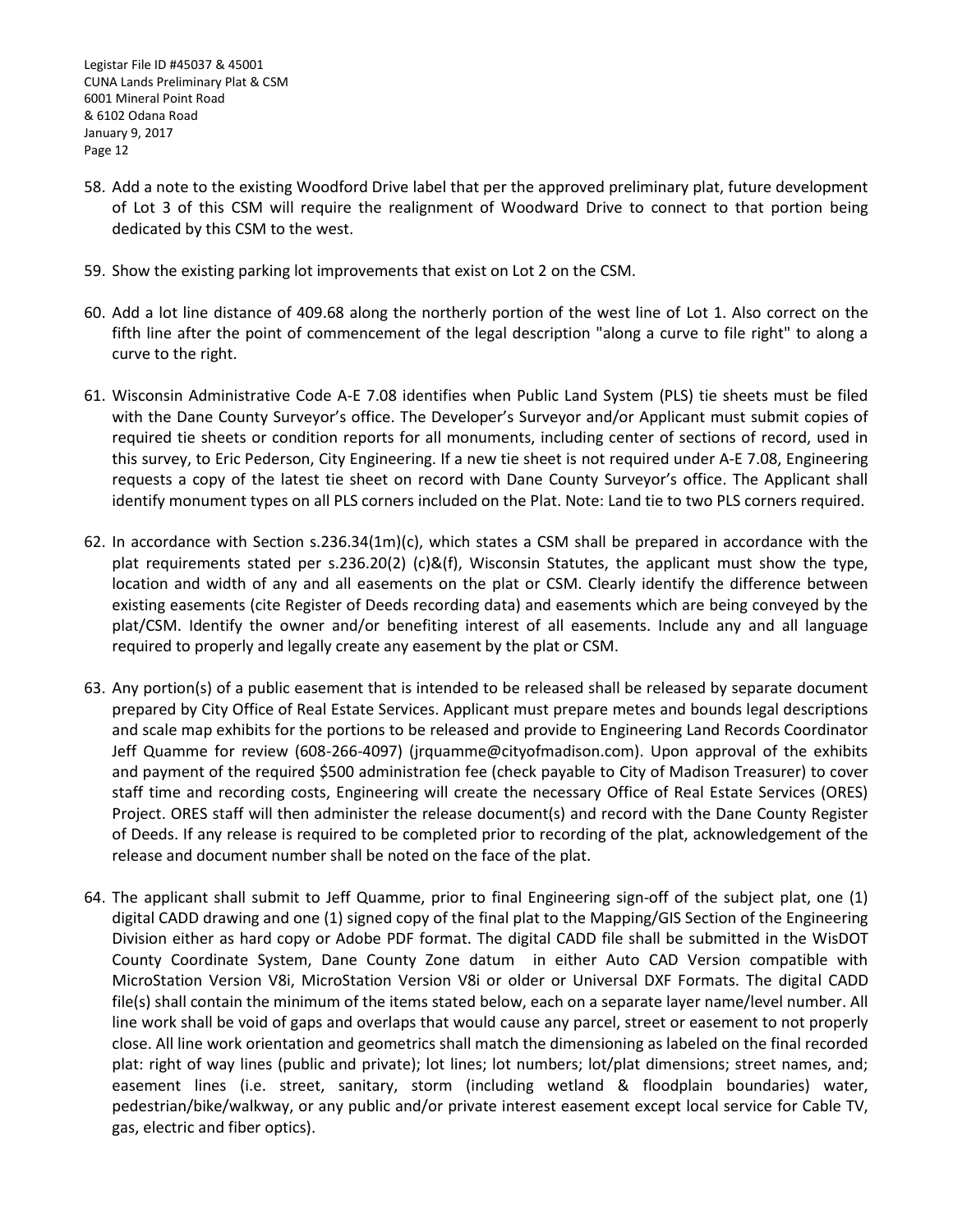\*This transmittal is a separate requirement than the required submittals to Engineering Streets Section for design purposes.

\*New electronic final plat transmittals and notification of changes which occur to the final plat during the time the Engineering Division signs off and receives the digital copies of said plat and the recording thereof, are the responsibility of the Developer/Surveyor.

#### **Traffic Engineering Division** (Contact Eric Halvorson, 266-6527)

65. The applicant shall revise the CSM to dedicate up to 26 feet of additional right of way for Odana Road. This dedication shall include the 16-foot wide strip reserved for Odana Road by CSM 4896 as well as up to 10 additional feet of right of way as required by the City Engineer and City Traffic Engineer.

**Fire Department** (Contact Bill Sullivan, 261-9658)

This agency reviewed the request and has recommended no conditions of approval.

**Zoning Administrator** (Contact Jenny Kirchgatter, 266-4429)

This agency reviewed the request and has recommended no conditions of approval.

**Water Utility** (Contact Adam Wiederhoeft, 261-9121)

66. All public water mains and water service laterals shall be installed by a standard City subdivision contract.

**Metro Transit** (Contact Tim Sobota, 261-4289)

This agency reviewed the request and has recommended no conditions of approval.

**Parks Division** (Contact Janet Schmidt, 261-9688)

67. The developer shall put the following note on the face of the subdivision plat/CSM or development plans: "Lots within this subdivision are subject to impact fees that are due and payable at the time building permit(s) are issued." The Parks Division will be required to sign off on the preliminary plat and CSM. Please reference ID# 16162 when contacting Parks Division staff about this project.

#### **Office of Real Estate Services** (Contact Jenny Frese, 267-8719)

- 68. Signature block certifications shall be executed by all parties of interest having the legal authority to do so, pursuant to Wis. Stats. 236.21(2)(a). Said parties shall provide documentation of legal signing authority to the notary at the time of execution. The title of each certificate shall be consistent with the ownership interest reported in the most recent title report. The executed original hard stock recordable CSM shall be presented at the time of sign-off.
- 69. A certificate of consent for all mortgagees/vendors shall be included following the Owner's Certificate(s) and executed prior to CSM approval sign-off. If mortgages of record are paid off prior to final approval, a copy of the recorded satisfaction for said mortgage shall be provided prior to sign-off.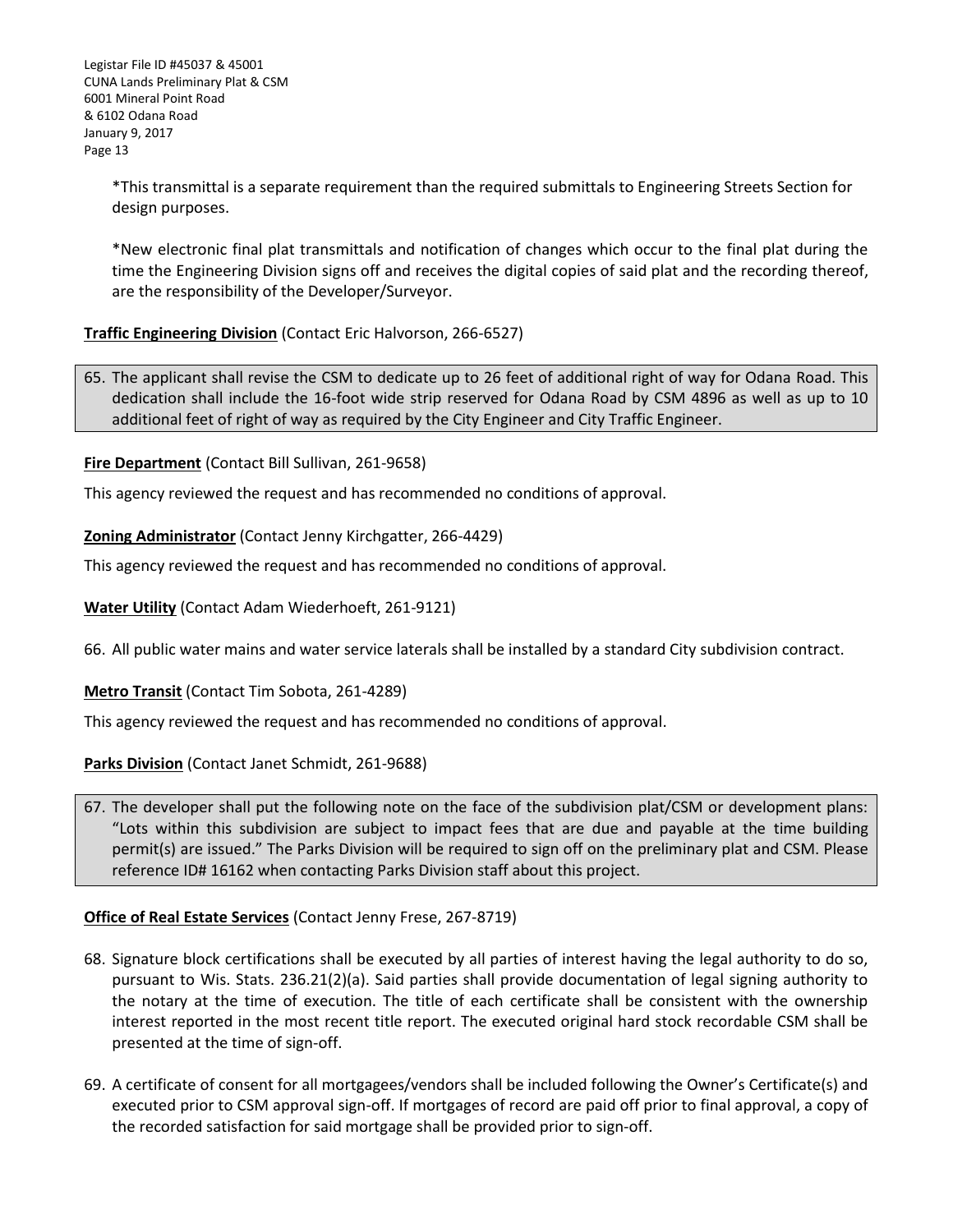- 70. All consents and certifications for any holder of interests in the subject lands shall conform with Wis. Stats. 236.21(2) and 236.29, i.e., to include the language "…surveyed, divided, mapped and dedicated…"
- 71. A Consent of Lessee certificate shall be included on the CSM for all tenant interests in excess of one year, recorded or unrecorded, and executed prior to CSM sign-off.
- 72. Replace 2016 with 2017 in the Madison Common Council Certificate, etc.
- 73. Update the City of Madison Plan Commission Certificate with the current Secretary's name, Natalie Erdman.
- 74. An Environmental Site Assessment is required for the public dedication areas within the CSM boundary.
- 75. As of December 21, 2016, the 2016 real estate taxes are due and payable for the subject property. Per 236.21(3) Wis. Stats. and MGO Section 16.23(5)(g)(1), the property owner shall pay all real estate taxes that are accrued for the subject property prior to CSM recording.
- 76. As of December 21, 2016, there are no special assessments reported. If special assessments are levied against the property in the interim, they shall be paid in full prior to CSM approval sign-off.
- 77. Pursuant to MGO Section 16.23(5)(g)(4), the owner shall furnish an updated title report to Jenny Frese in City's Office of Real Estate Services (*jfrese@cityofmadison.com*), as well as the survey firm preparing the proposed CSM. The report shall search the period subsequent to the date of the initial title report (July 29, 2016) submitted with the CSM application and include all associated documents that have been recorded since the initial title report. A title commitment may be provided, but will be considered only as supplementary information to the required title report update. The surveyor shall update the CSM with the most recent information reported in the title update.
- 78. For the preliminary plat, include notes that describe non-traceable documents of record by their title and document number.
- 79. For the preliminary plat, correctly depict the limits and location of all easements created by prior CSM 4896 and the University Research Park, University of Wisconsin–Madison, Second Addition plat.
- 80. For the preliminary plat, clean up the line work for the MG&E Easement per Document No. 2194699, as it does not appear to accurately depict the easement boundary.
- 81. The following revisions shall be made to the CSM prior to final sign-off:
	- a.) Add the document number for the vacated Research Park Boulevard to the legal in the header on each sheet of the CSM.
	- b.) Label the underlying Lots 2 and 3 from prior CSM 4896.
	- c.) Depict, name, and identify by document number all existing easements cited in record title and the updated title report that are not being released prior to CSM recording. Provide explanation for those easements of record that are not depicted.